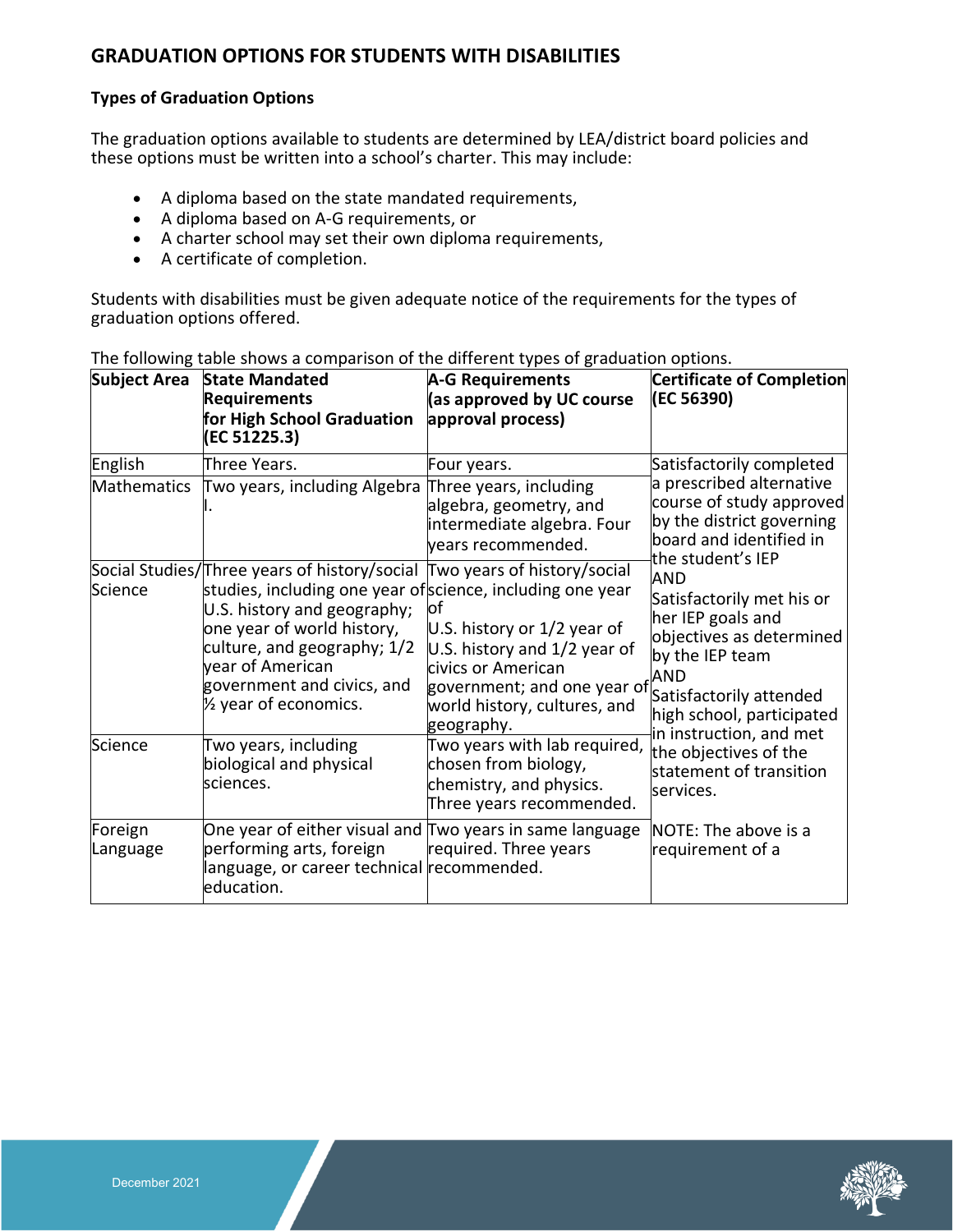| Visual and | One year of either visual and One year of visual and |                                                  | standard public school,    |
|------------|------------------------------------------------------|--------------------------------------------------|----------------------------|
| Performing | performing arts, foreign                             | performing arts chosen from but not of a charter |                            |
| Arts       | language, or career technical the following: dance,  |                                                  | school. A charter school   |
|            | education.                                           | drama/theater, music, or                         | can use this Ed. Code as a |
|            |                                                      | visual art.                                      | guideline for determining  |
| Physical   | Two years                                            | Not Applicable                                   | criteria for the board     |
| Education  |                                                      |                                                  | approved certificate of    |
| Electives  | Not Applicable                                       | One year                                         | completion option.         |

#### **Termination of Special Education Services**

The following table illustrates the guidelines around the termination of special education services. A prior written notice is required upon the termination of special education services for any of the below situations.

| If student's 22nd birthday is between January and June, the student may<br>continue                                                                                                            | EC 56026(c)(4)(A) |
|------------------------------------------------------------------------------------------------------------------------------------------------------------------------------------------------|-------------------|
| through remainder of the fiscal year (school year and ESY ending July 1).                                                                                                                      |                   |
| If student's 22nd birthday is in July, August, or September of new fiscal year, $EC 56026(c)(4)(B)$<br>then the student will not be allowed to begin a new fiscal year (school year<br>and ESY |                   |
| ending July 1 of the current year).                                                                                                                                                            |                   |
| If student's 22nd birthday is during October, November, or December,<br>student shall be terminated from program on December 31 of current fiscal<br>year, unless student                      | EC 56026(c)(4)(C) |
| would otherwise complete his or her IEP at the end of the current fiscal year.                                                                                                                 |                   |
| Student graduates from high school with regular high school diploma.                                                                                                                           | EC 56026.1(a)     |

## **Certificate of Completion or Regular High School Diploma**

The IEP team must determine which graduation option is most appropriate for the student, given the options made available by the LEA/district as determined by the governing board. Not all LEAs/districts offer a diploma based on the state mandated requirements; some choose to offer only diplomas based on A-G requirements or their own requirements as outlined in their charter. If the student is on track for earning a regular high school diploma, either A-G or state mandated, then the student has until the date indicated on the table above to complete this course of study. Students may not receive a diploma if they do not meet the requirements of the types of diplomas offered as determined by the LEA/district.

The LEA/district cannot deny a student a diploma based on their disability, but the student does not have a right to a diploma because of their disability either. The certificate of completion option is available to those students who are not able to complete the requirements for a regular high school diploma as offered by the LEA/district. These students are eligible for educational placement and services in accordance with their IEP until the date indicated on the above table. If the school is a charter school, the governing board of the LEA/district approves the requirements for the certificate of completion graduation option. In a standard public school, the certificate of completion option is in accordance with EC 56390 as stated above.

The graduation option chosen by the IEP team shall be documented clearly as part of the Transition Plan as well as marked on the Offer of FAPE- Educational Settings page of the IEP.

#### **California High School Exit Examination (CAHSEE)**

If the student has a current and valid IEP that indicates the student is scheduled to receive a high school diploma and has satisfied or will satisfy all state and local graduation requirements other